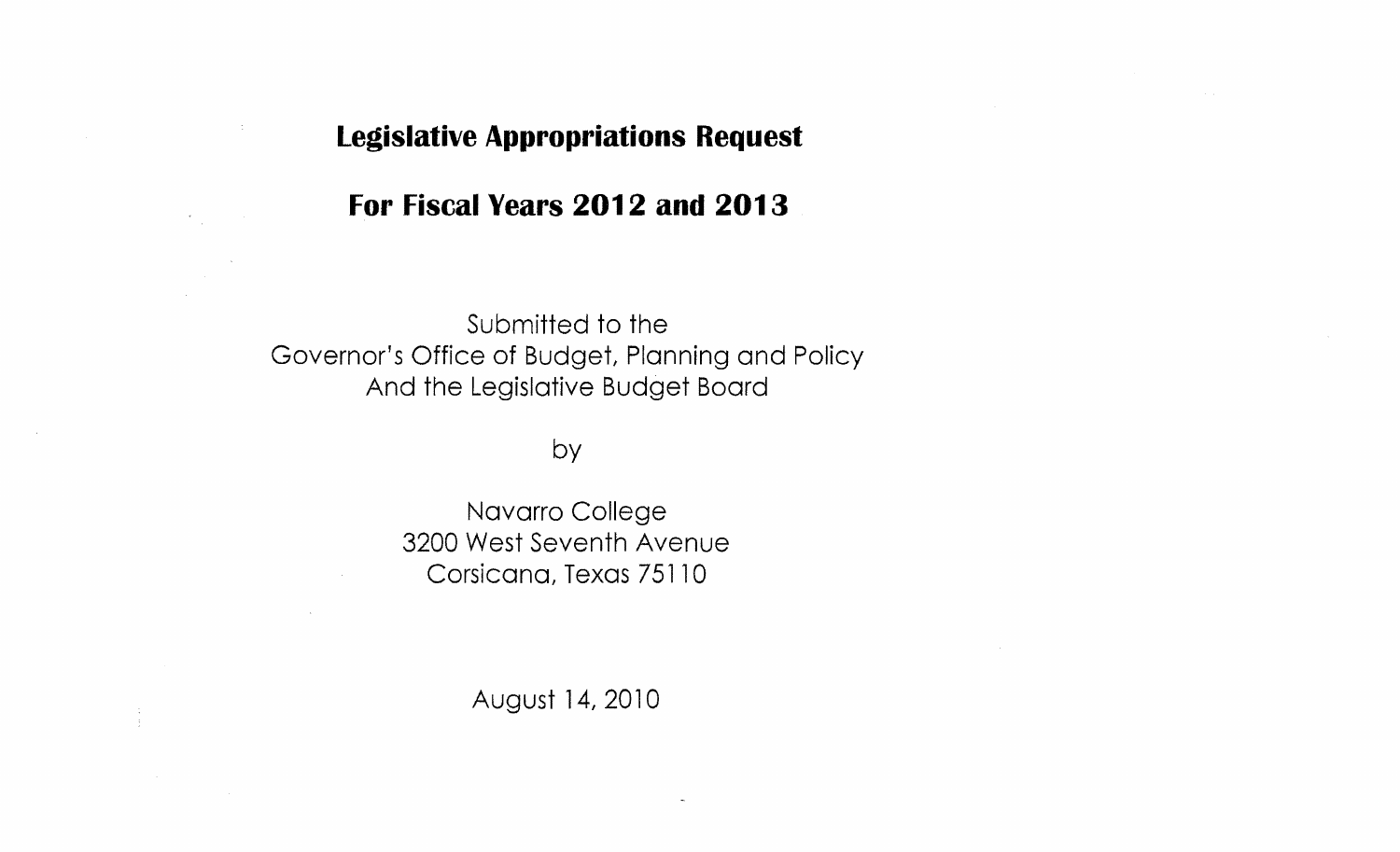## **TABLE OF CONTENTS**

 $\sim 10^7$ 

 $\sim$ 

 $\mathcal{L}^{\text{max}}_{\text{max}}$  and  $\mathcal{L}^{\text{max}}_{\text{max}}$  and  $\mathcal{L}^{\text{max}}_{\text{max}}$ 

 $\mathbf{i}$ 

 $\sim$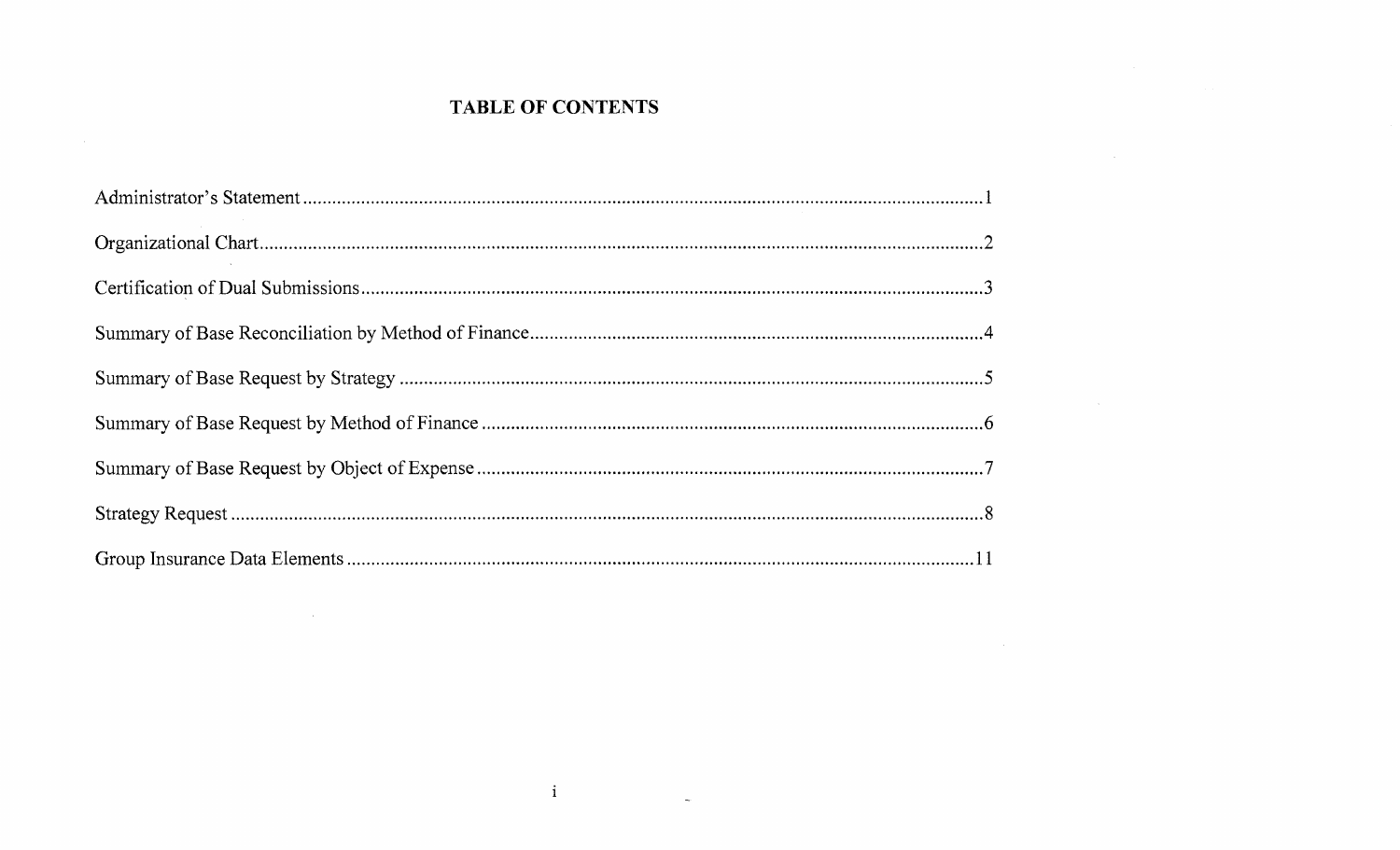#### Automated Budget and Evaluation System of Texas (ABEST) 82nd Regular Session, Agency Submission, Version 1 **Administrator's Statement**

#### **972 Navarro College**

Navarro College serves a large rural area in North Central Texas. The service area is comprised of five counties: Navarro, Ellis, Limestone, Freestone and Leon Counties. Only one of the counties, Navarro County, provides ad valorem taxes to the college district. In Ellis County, the estimated population is 153,000. Projections convey that by the year 2020, Ellis County will have well over 210,000 people. Ellis County has grown at a rate of 36% since 2000, while the remaining four (4) counties report growth rates between 1% and 10%. Meeting the educational needs of a diverse and changing service area population is a continuing challenge without tax revenues to support the maintenance and operations of three (3) off-campus centers outside Navarro County.

Navarro College is a low wealth district. Although tax revenues are not collected in four of the five counties within our service area, the college maintains three off-campus centers so residents in this part of the service area are able to access an institution of higher learning within a reasonable driving distance. The Board of Trustees believes providing access to these Texas residents contributes to the quality of life in their communities.

As of Fall 2009, 20% of our students attending the college originated from Navarro County. The remaining 80% of our students reside outside Navarro County, with 45% attending from Ellis County. In November 1999, Navarro College attempted to bring Ellis County, Limestone County, and the Fairfield Independent School District into the college district as a means of increasing our overall ad valorem tax revenue. Unfortunately, these attempts failed.

Due to the need for increased revenue, over the past several years the effort by our students through tuition and fees has been substantial. For example, in 2009-2010, the total revenue provided by students was approximately 48.7% of the funding for the educational and general fund budget. The 2010-2011 budget projects that 44.6% of the educational and general fund budget will be provided by student tuition and fee income.

Navarro College is a responsible steward of its limited funds. Navarro College's use of funds compares very favorably to other Texas community colleges, according to data from the Texas Higher Education Coordinating Board.

Navarro College is governed by a seven member Board of Trustees elected for six year terms. The current Board Members are: Lloyd D. Huffman, Chairman, Term 2005-2011, Corsicana, Texas; James G. Price, D.D.S., Vice-Chairman, Term 2007-2013, Corsicana, Texas; James E. Borkchum, Jr., Term 2007-2013, Corsicana, Texas; Phil Judson, Term 2008-2011, Corsicana, Texas; Billy Todd McGraw, Term 2007-2013, Blooming Grove, Texas; Richard L. Aldama, Term 2009-2015; and A.L. Atkeisson, Term 2009-2015, Kerens, Texas.

Navarro College believes it is appropriate and necessary that the State of Texas assume a larger share of the financial burden we face and become a full fiscal partner in our sincere desire to accomplish our mission and serve our constituency. Navarro College endorses the three exceptional item funding requests submitted on behalf of the fifty (50) college districts, on July 20, 2010, by the Texas Association of Community Colleges.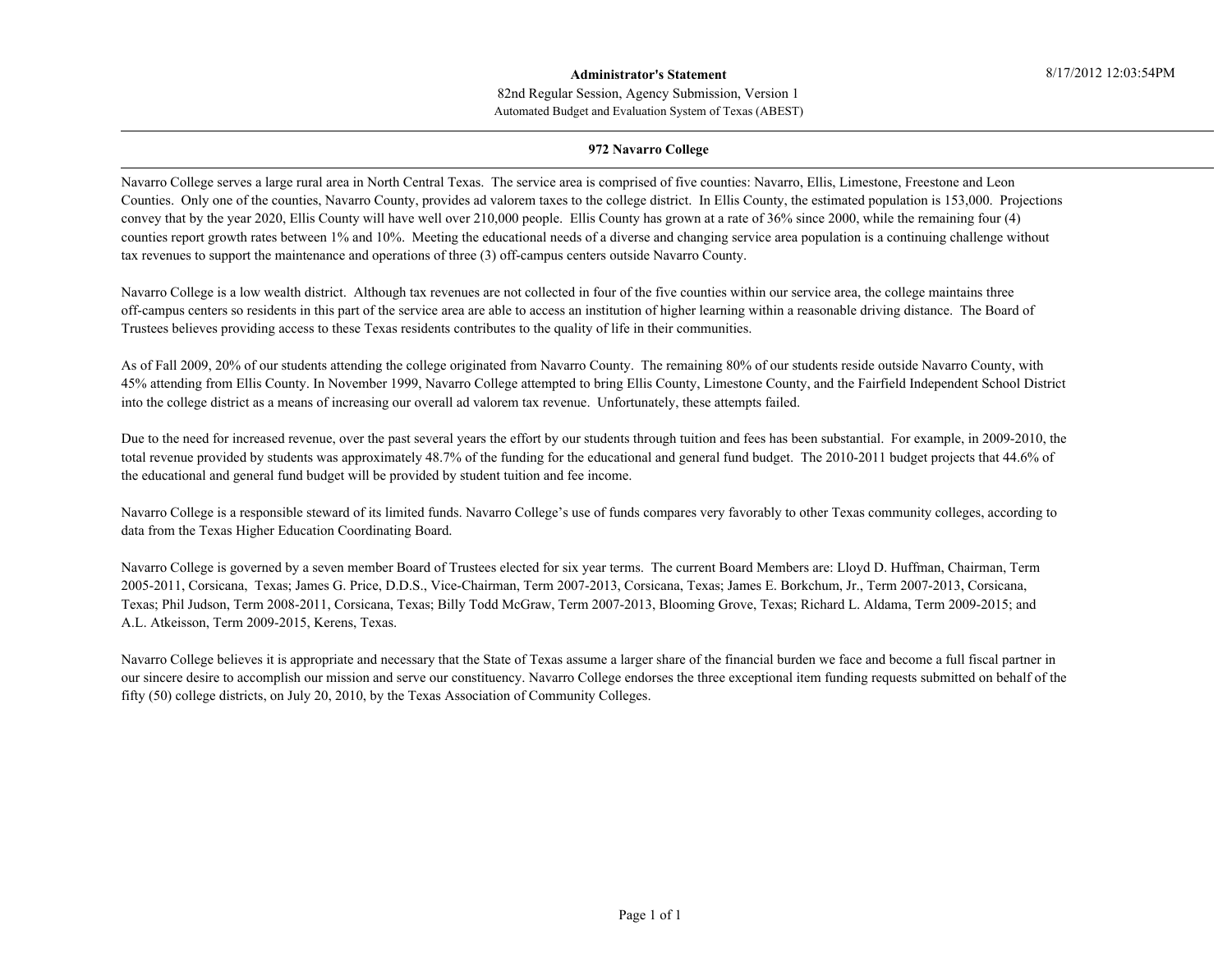

 $\sim$ 

 $\Delta_{\rm p}$ 

 $\sim$ 

 $\sim$ 

2

 $\overline{\phantom{a}}$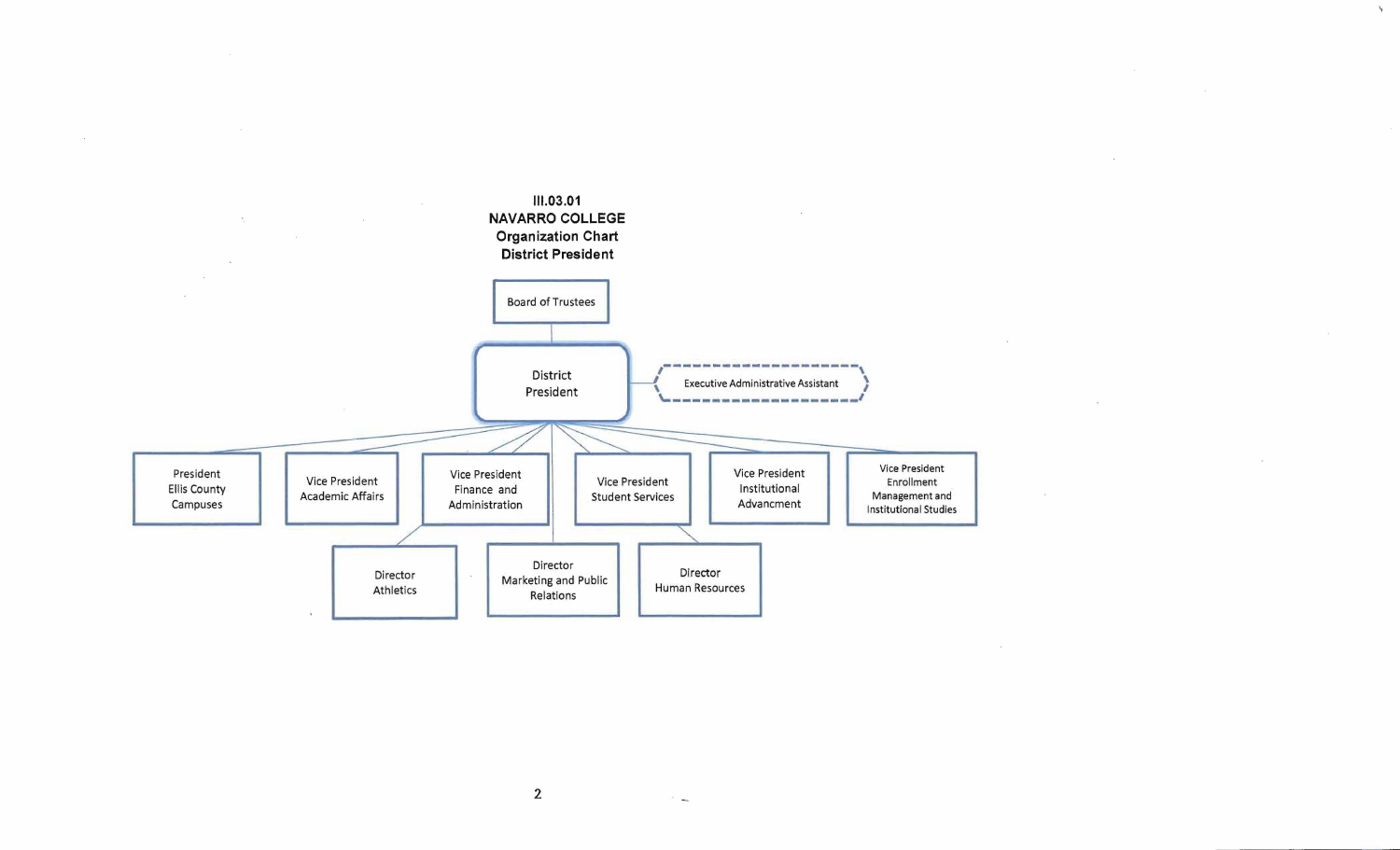

## **CER TIFICA TE**

#### --------------------------------------------------- Agency Name **Navarro College**

This is to certify that the infonnation contained in the agency Legislative Appropriations Request filed with the Legislative Budget Board (LBB) and the Governor's Office of Budget, Planning and Policy (aoBPP) is accurate to the best of my knowledge and that the electronic submission to the **LBB** via the Automated Budget and Evaluation System of Texas (ABEST) and the bound paper copies are identical.

Additionally, should it become likely at any time that unexpended balances will accrue for any account, the **LBB** and the GOBPP will be notified in writing in accordance with Article IX, Section 7.01 (2008-09 GAA).

f /  $Chjef$  Executive Office or Presiding Judge

*,I* 4/'(" .,' / /' . (. "',....1/ , "' *t."."",, 1,1../)'''\* ~ ~" ~ ~ ß.

Signature

 $\Lambda$   $\Lambda$ 

**Dr. Richard Sanchez Lloyd D. Huffman**<br>Printed Name Printed Name Printed Name

**District President Chairman**<br>Title Title Title

f Daté

**Board or Commission Chair** 

Signature

Printed Name

Title Title Date

**Chief** Financial Officer rmin ignature

Gertrud Moreno

Printed Name

**Vice-President for Finance and Administration** 

Title 81 1 IC)

Date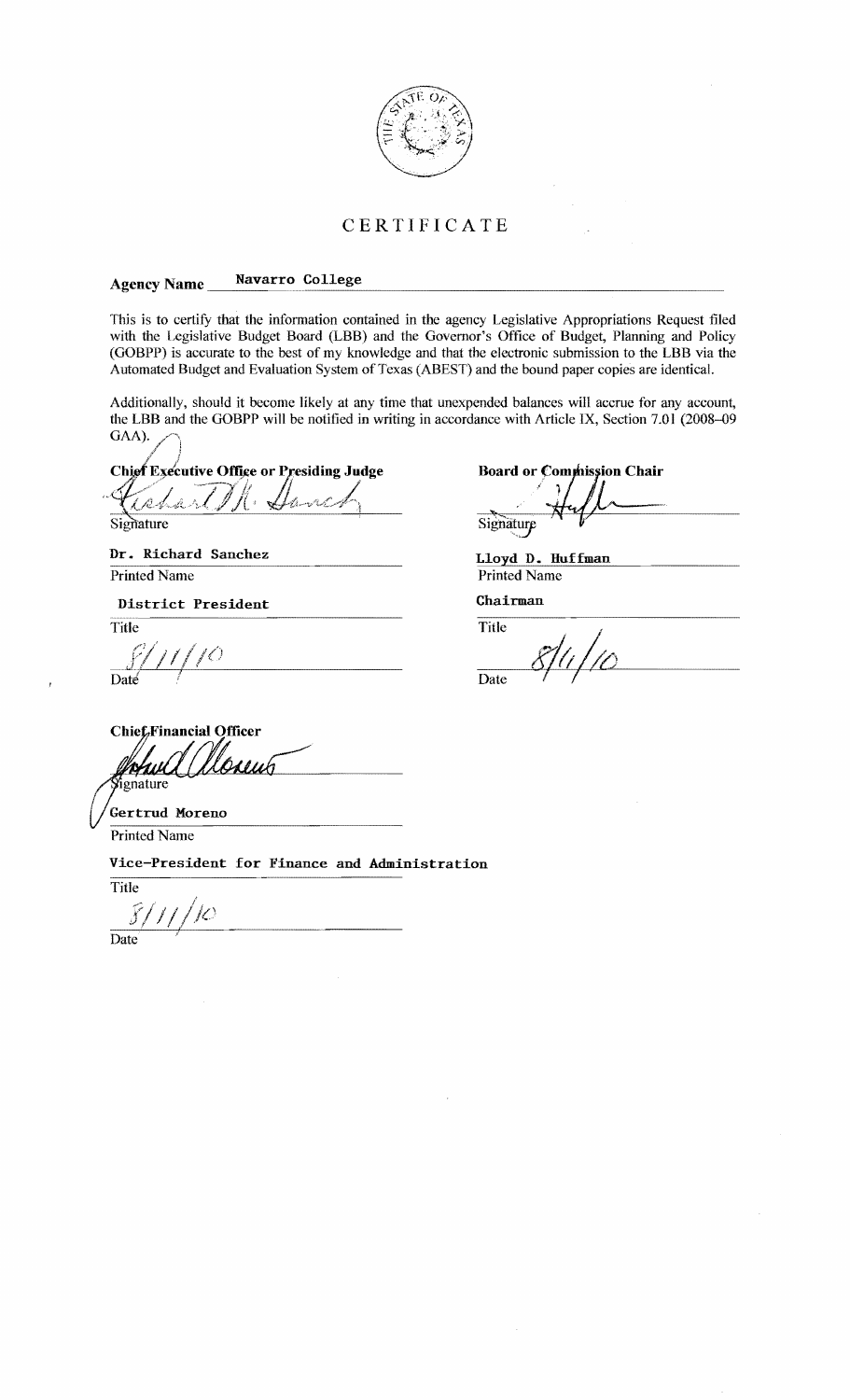| SUMMARY OF BASE RECONCILIATION BY METHOD OF FINANCE<br>82nd Regular Session, Agency Submission, Version 1<br>Automated Budget and Evaluation System of Texas (ABEST) |              |                        |                 |                 |                 |  |  |  |  |
|----------------------------------------------------------------------------------------------------------------------------------------------------------------------|--------------|------------------------|-----------------|-----------------|-----------------|--|--|--|--|
| 972<br>Agency code:                                                                                                                                                  | Agency name: | <b>Navarro College</b> |                 |                 |                 |  |  |  |  |
| <b>METHOD OF FINANCING</b>                                                                                                                                           |              |                        | <b>Exp 2009</b> | <b>Est 2010</b> | <b>Bud 2011</b> |  |  |  |  |
| <b>GENERAL REVENUE</b>                                                                                                                                               |              |                        |                 |                 |                 |  |  |  |  |
| General Revenue Fund                                                                                                                                                 |              |                        |                 |                 |                 |  |  |  |  |
| <b>REGULAR APPROPRIATIONS</b>                                                                                                                                        |              |                        |                 |                 |                 |  |  |  |  |
| Base line                                                                                                                                                            |              |                        | 15,095,592      | 14, 163, 416    | 14,400,383      |  |  |  |  |
| <b>General Revenue Fund</b><br>TOTAL,                                                                                                                                |              |                        | \$15,095,592    | \$14,163,416    | \$14,400,383    |  |  |  |  |
| TOTAL, ALL GENERAL REVENUE                                                                                                                                           |              |                        | \$15,095,592    | \$14,163,416    | \$14,400,383    |  |  |  |  |
| <b>GRAND TOTAL</b>                                                                                                                                                   |              |                        | \$15,095,592    | \$14,163,416    | \$14,400,383    |  |  |  |  |

 $\sim 100$ 

 $\mathcal{L}^{\text{max}}_{\text{max}}$  . The  $\mathcal{L}^{\text{max}}_{\text{max}}$ 

## FULL-TIME-EQUIVALENT POSITIONS

Total Adjusted FTES

## NUMBER OF 100% FEDERALLY FUNDED FTEs

 $\mathbf{L}_{\mathrm{c}}$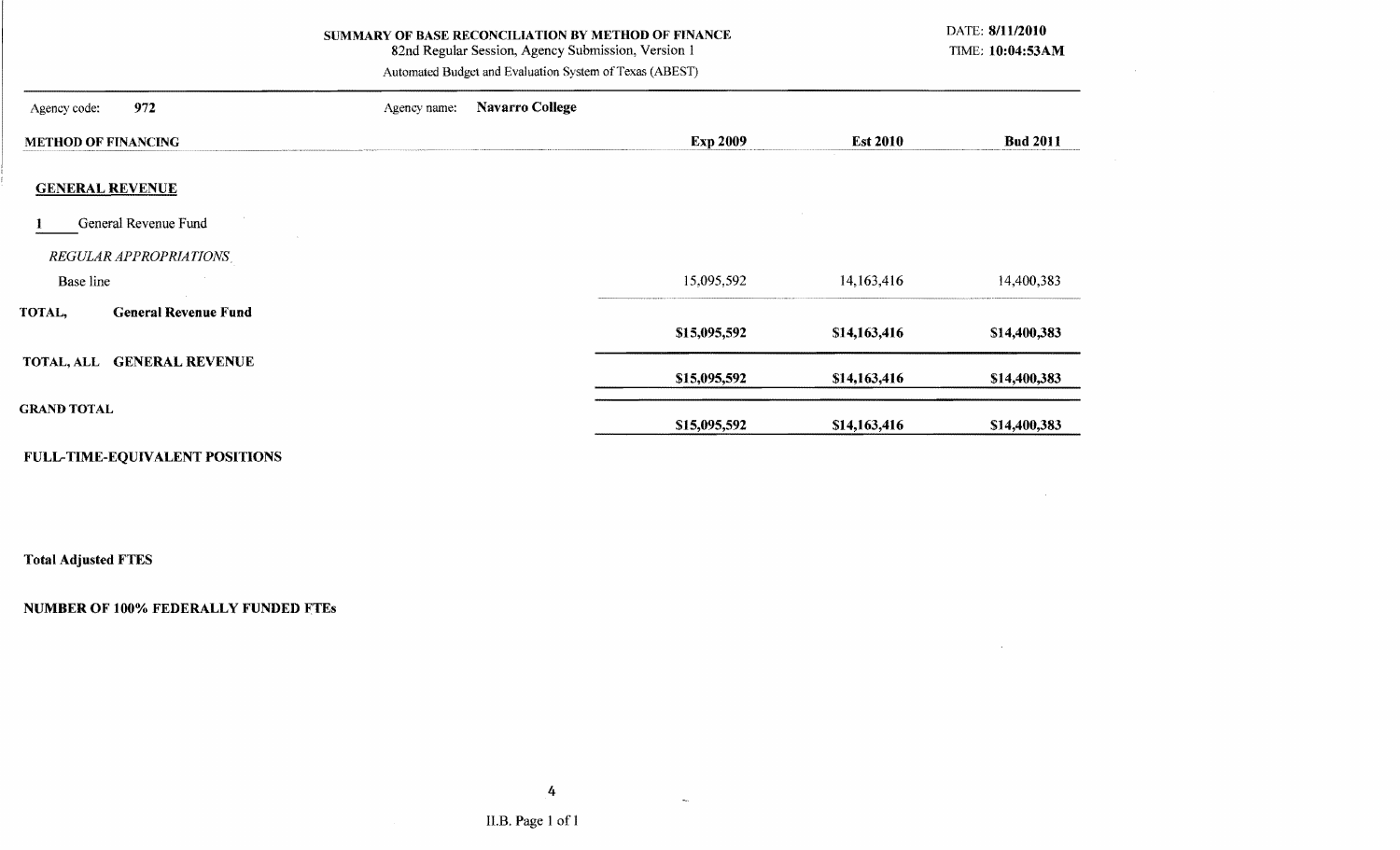#### 82nd Regular Session, Agency Submission, Version 1

Automated Budget and Evaluation System of Texas (ABEST)

#### **972 Navarro College**

| Goal / Objective / STRATEGY                       | <b>Exp 2009</b> | <b>Est 2010</b> | <b>Bud 2011</b> | <b>Req 2012</b>  | <b>Req 2013</b>  |
|---------------------------------------------------|-----------------|-----------------|-----------------|------------------|------------------|
| Provide Instruction                               |                 |                 |                 |                  |                  |
| Provide Administration and Instructional Services |                 |                 |                 |                  |                  |
| <b>1 ACADEMIC EDUCATION</b>                       | 9,057,355       | 8,498,050       | 8,640,230       | $\boldsymbol{0}$ | $\boldsymbol{0}$ |
| 2 VOCATIONAL/TECHNICAL EDUCATION                  | 6,038,237       | 5,665,366       | 5,760,153       | $\boldsymbol{0}$ | $\boldsymbol{0}$ |
| TOTAL, GOAL<br>1                                  | \$15,095,592    | \$14,163,416    | \$14,400,383    | $\$0$            | \$0              |
| TOTAL, AGENCY STRATEGY REQUEST                    | \$15,095,592    | \$14,163,416    | \$14,400,383    | $\$0$            | \$0              |
| TOTAL, AGENCY RIDER APPROPRIATIONS REQUEST*       |                 |                 |                 | \$0              | \$0              |
| <b>GRAND TOTAL, AGENCY REQUEST</b>                | \$15,095,592    | \$14,163,416    | \$14,400,383    | <b>\$0</b>       | <b>SO</b>        |
| METHOD OF FINANCING:                              |                 |                 |                 |                  |                  |
| <b>General Revenue Funds:</b>                     |                 |                 |                 |                  |                  |
| 1 General Revenue Fund                            | 15,095,592      | 14, 163, 416    | 14,400,383      | $\mathbf{0}$     | $\mathbf{0}$     |
| <b>SUBTOTAL</b>                                   | \$15,095,592    | \$14,163,416    | \$14,400,383    | <b>\$0</b>       | \$0              |
| TOTAL, METHOD OF FINANCING                        | \$15,095,592    | \$14,163,416    | \$14,400,383    | <b>\$0</b>       | \$0              |

\*Rider appropriations for the historical years are included in the strategy amounts.

2.A. Page 1 of 2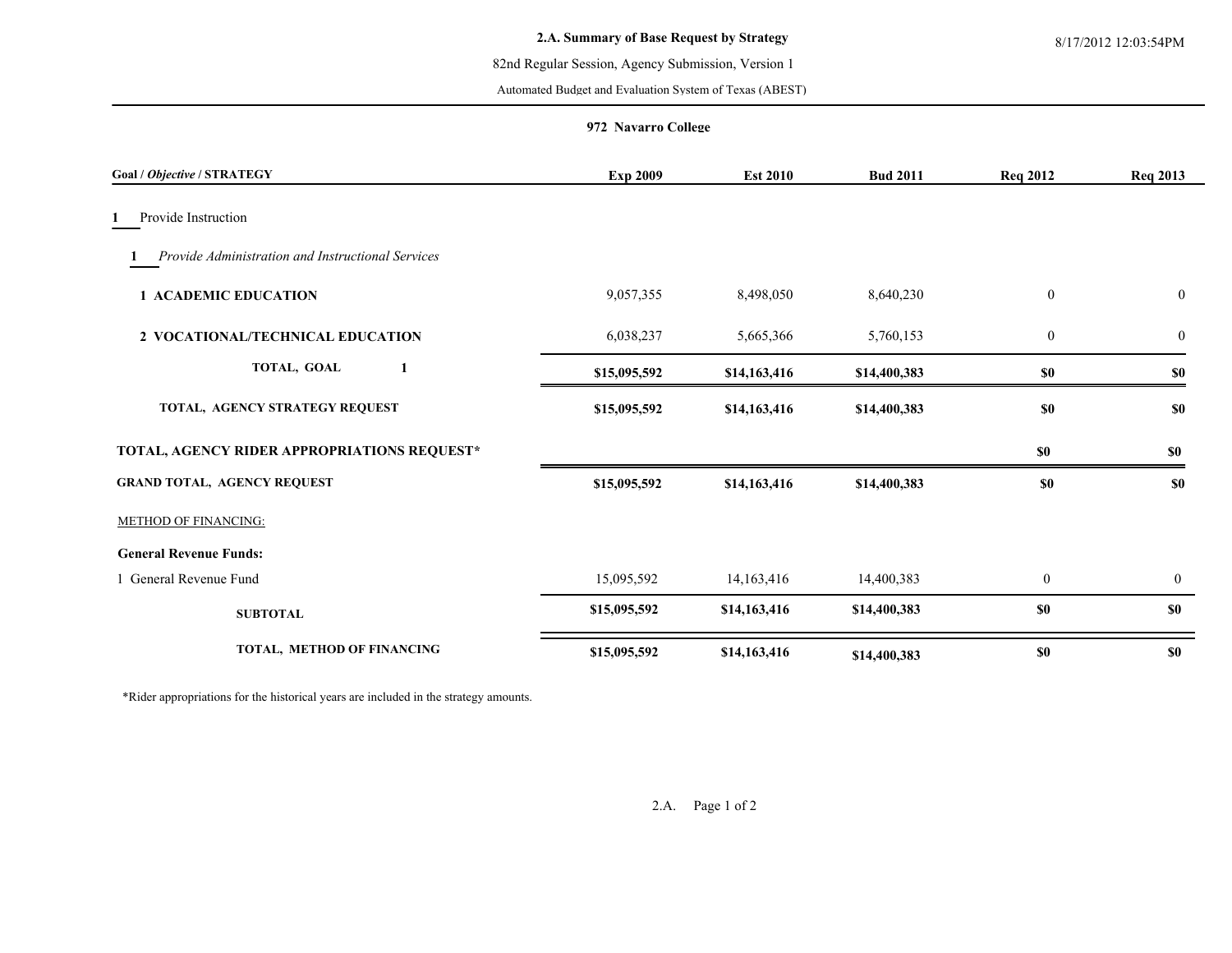#### 82nd Regular Session, Agency Submission, Version 1

Automated Budget and Evaluation System of Texas (ABEST)

#### **972 Navarro College**

| Goal<br><b>STRATEGY</b><br>OЬ<br>wective | 2009<br>∴XD | 2010ء | 201<br>Bud | 2012<br>-Rea | <b>Rea 2013</b> |
|------------------------------------------|-------------|-------|------------|--------------|-----------------|

2.A. Page 2 of 2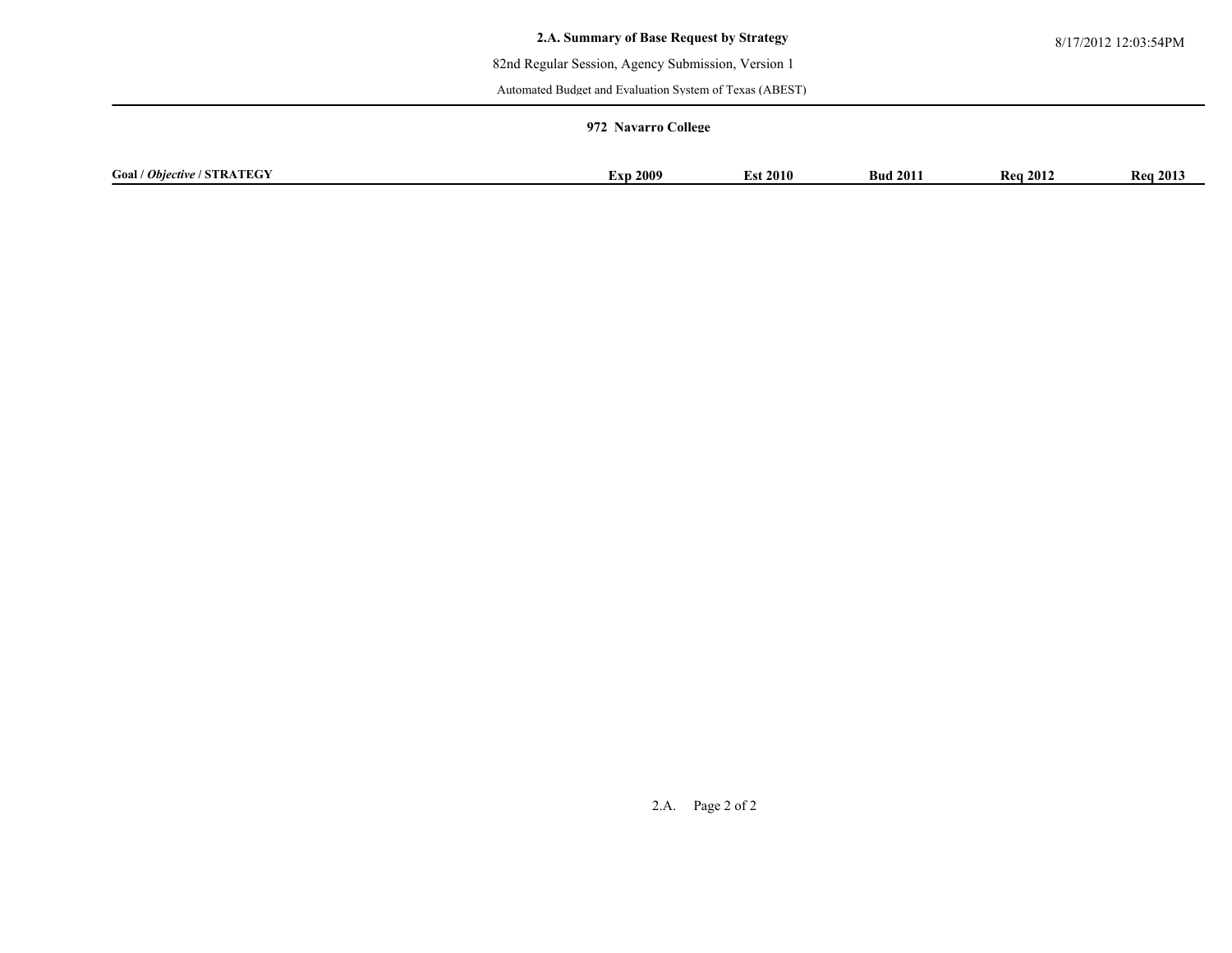## **2.B. Summary of Base Request by Method of Finance** 8/17/2012 12:03:55PM

82nd Regular Session, Agency Submission, Version 1

Automated Budget and Evaluation System of Texas (ABEST)

| Agency code:<br>972                         | Agency name: | <b>Navarro College</b> |                 |                 |                 |                 |
|---------------------------------------------|--------------|------------------------|-----------------|-----------------|-----------------|-----------------|
| <b>METHOD OF FINANCING</b>                  |              | <b>Exp 2009</b>        | <b>Est 2010</b> | <b>Bud 2011</b> | <b>Req 2012</b> | <b>Req 2013</b> |
| <b>GENERAL REVENUE</b>                      |              |                        |                 |                 |                 |                 |
| General Revenue Fund                        |              |                        |                 |                 |                 |                 |
| REGULAR APPROPRIATIONS                      |              |                        |                 |                 |                 |                 |
| Base line                                   |              | \$15,095,592           | \$14,163,416    | \$14,400,383    | \$0             | \$0             |
| TOTAL,<br><b>General Revenue Fund</b>       |              | \$15,095,592           | \$14,163,416    | \$14,400,383    | \$0             | \$0             |
| <b>TOTAL, ALL</b><br><b>GENERAL REVENUE</b> |              | \$15,095,592           | \$14,163,416    | \$14,400,383    | \$0             | \$0             |
| <b>GRAND TOTAL</b>                          |              | \$15,095,592           | \$14,163,416    | \$14,400,383    | \$0             | \$0             |

**FULL-TIME-EQUIVALENT POSITIONS**

**TOTAL, ADJUSTED FTES**

**NUMBER OF 100% FEDERALLY FUNDED FTEs**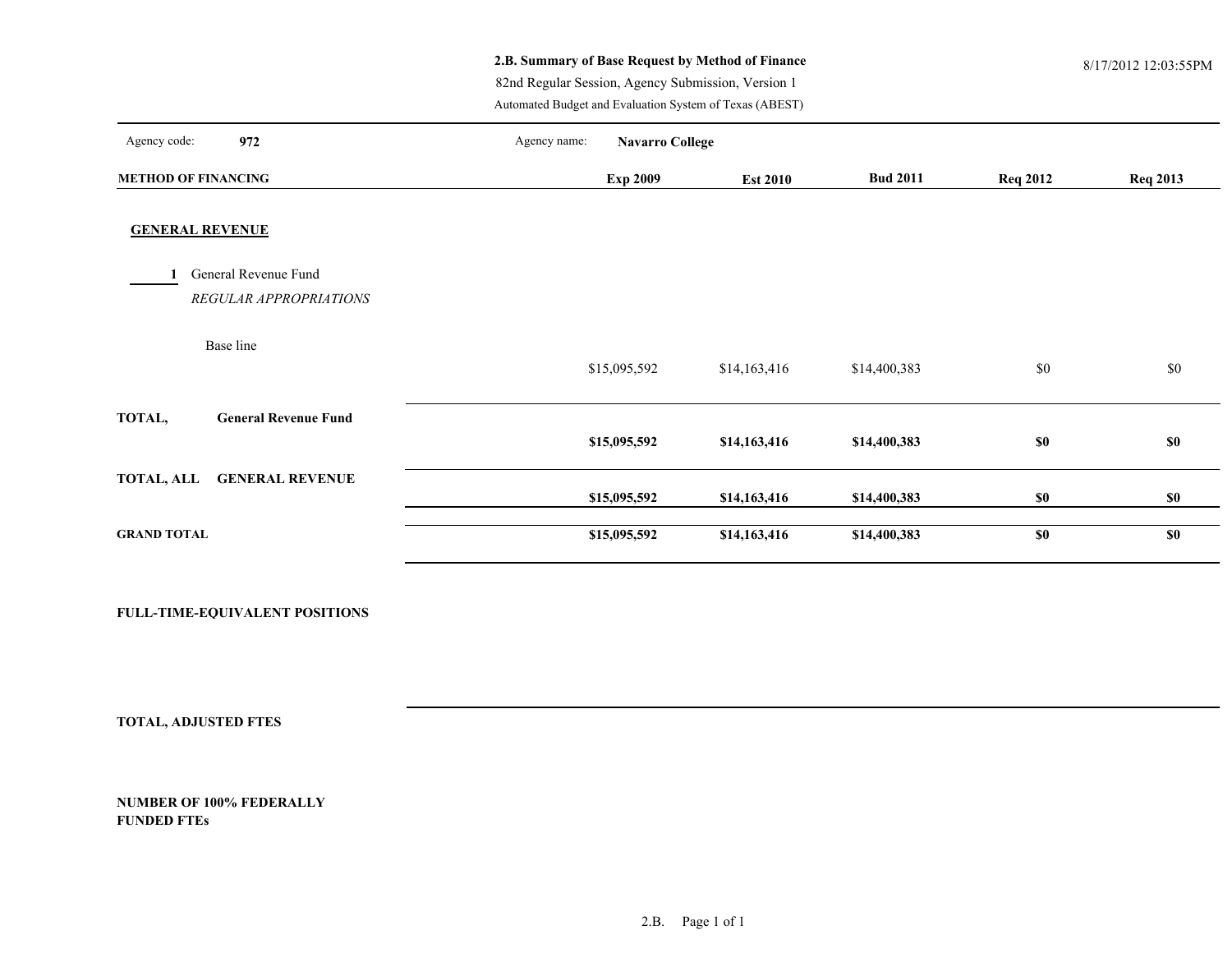#### **2.C. Summary of Base Request by Object of Expense** 8/17/2012 12:03:55PM

Automated Budget and Evaluation System of Texas (ABEST) 82nd Regular Session, Agency Submission, Version 1

|                                                 | 972 Navarro College |                 |                 |                |                |  |  |  |  |  |
|-------------------------------------------------|---------------------|-----------------|-----------------|----------------|----------------|--|--|--|--|--|
| <b>OBJECT OF EXPENSE</b>                        | <b>Exp 2009</b>     | <b>Est 2010</b> | <b>Bud 2011</b> | <b>BL 2012</b> | <b>BL 2013</b> |  |  |  |  |  |
| 1001 SALARIES AND WAGES                         | \$15,095,592        | \$14,163,416    | \$14,400,383    | \$0            | \$0            |  |  |  |  |  |
| <b>OOE</b> Total (Excluding Riders)             | \$15,095,592        | \$14,163,416    | \$14,400,383    | <b>SO</b>      | \$0            |  |  |  |  |  |
| <b>OOE</b> Total (Riders)<br><b>Grand Total</b> | \$15,095,592        | \$14,163,416    | \$14,400,383    | \$0            | \$0            |  |  |  |  |  |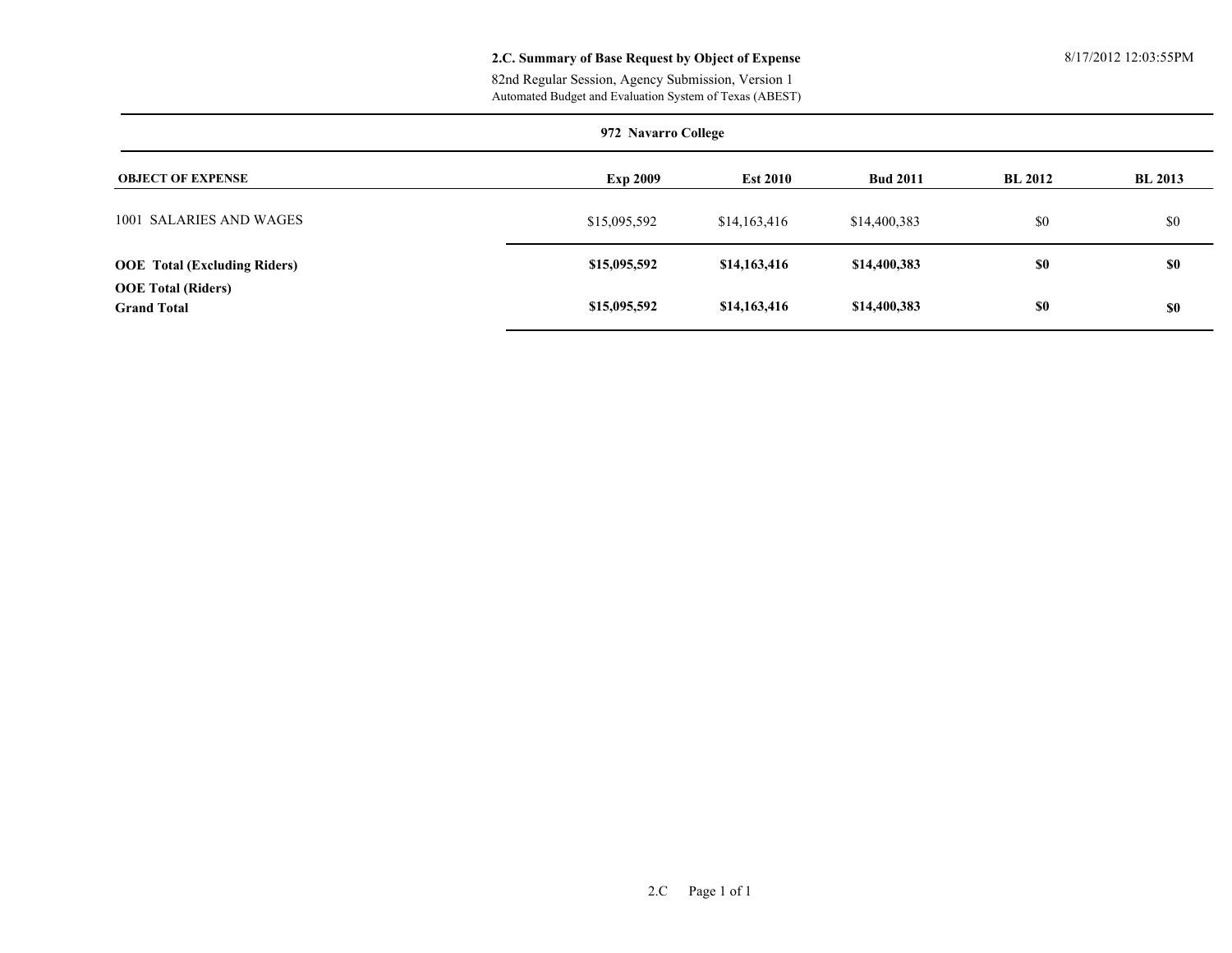## **3.A. Strategy Request** 8/17/2012 12:03:55PM

### Automated Budget and Evaluation System of Texas (ABEST) 82nd Regular Session, Agency Submission, Version 1

#### **972 Navarro College**

| GOAL:<br>Provide Instruction                                            |                 |                 | Statewide Goal/Benchmark: | $\overline{2}$ | $\overline{0}$ |
|-------------------------------------------------------------------------|-----------------|-----------------|---------------------------|----------------|----------------|
| <b>OBJECTIVE:</b><br>Provide Administration and Instructional Services  |                 |                 | Service Categories:       |                |                |
| STRATEGY:<br>Academic Education                                         |                 |                 | Service: 19               | Income: A.2    | Age: $B.3$     |
| <b>CODE</b><br><b>DESCRIPTION</b>                                       | <b>Exp 2009</b> | <b>Est 2010</b> | <b>Bud 2011</b>           | <b>BL 2012</b> | <b>BL 2013</b> |
| <b>Output Measures:</b>                                                 |                 |                 |                           |                |                |
| 1 Number of Degrees or Certificates Awarded                             | 978.00          | 1,026.00        | 1,078.00                  | 0.00           | 0.00           |
| <b>Explanatory/Input Measures:</b>                                      |                 |                 |                           |                |                |
| 1 Percentage of Minority Students Enrolled                              | 38.70%          | 41.00 %         | 45.00 %                   | $0.00 \%$      | $0.00 \%$      |
| 2 Percentage of Students Enrolled Who Are Academically<br>Disadvantaged | 13.50%          | 15.00 %         | 17.00 %                   | $0.00 \%$      | $0.00 \%$      |
| 3 Percentage of Students Enrolled Who Are Economically<br>Disadvantaged | 39.30%          | 43.00 %         | 46.00 $\%$                | $0.00 \%$      | $0.00 \%$      |
| <b>Objects of Expense:</b>                                              |                 |                 |                           |                |                |
| <b>SALARIES AND WAGES</b><br>1001                                       | \$9,057,355     | \$8,498,050     | \$8,640,230               | \$0            | \$0            |
| TOTAL, OBJECT OF EXPENSE                                                | \$9,057,355     | \$8,498,050     | \$8,640,230               | \$0            | \$0            |
| <b>Method of Financing:</b>                                             |                 |                 |                           |                |                |
| General Revenue Fund                                                    | \$9,057,355     | \$8,498,050     | \$8,640,230               | \$0            | \$0            |
| SUBTOTAL, MOF (GENERAL REVENUE FUNDS)                                   | \$9,057,355     | \$8,498,050     | \$8,640,230               | \$0            | \$0            |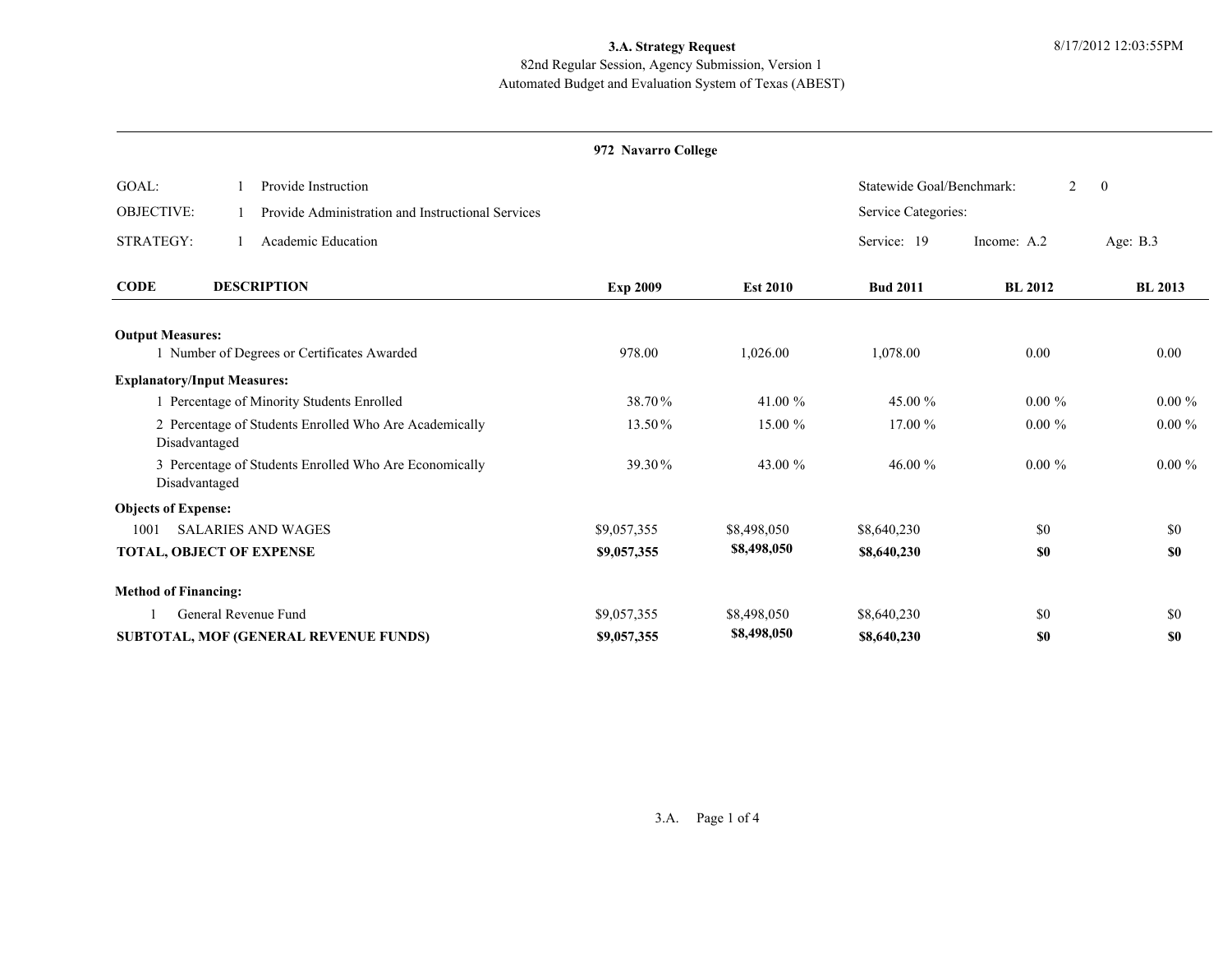## **3.A. Strategy Request** 8/17/2012 12:03:55PM

#### Automated Budget and Evaluation System of Texas (ABEST) 82nd Regular Session, Agency Submission, Version 1

#### **972 Navarro College**

| GOAL:<br><b>OBJECTIVE:</b> | Provide Instruction<br>Provide Administration and Instructional Services |                 | Statewide Goal/Benchmark:<br>$2 \quad 0$<br>Service Categories: |                 |                |                |
|----------------------------|--------------------------------------------------------------------------|-----------------|-----------------------------------------------------------------|-----------------|----------------|----------------|
| STRATEGY:                  | Academic Education                                                       |                 |                                                                 | Service: 19     | Income: A.2    | Age: $B.3$     |
| <b>CODE</b>                | <b>DESCRIPTION</b>                                                       | <b>Exp 2009</b> | <b>Est 2010</b>                                                 | <b>Bud 2011</b> | <b>BL 2012</b> | <b>BL 2013</b> |
|                            | TOTAL, METHOD OF FINANCE (INCLUDING RIDERS)                              |                 |                                                                 |                 | \$0            | \$0            |
|                            | TOTAL, METHOD OF FINANCE (EXCLUDING RIDERS)                              | \$9,057,355     | \$8,498,050                                                     | \$8,640,230     | \$0            | \$0            |
|                            | <b>FULL TIME EQUIVALENT POSITIONS:</b>                                   |                 |                                                                 |                 |                |                |
|                            | STRATEGY DESCRIPTION AND JUSTIFICATION:                                  |                 |                                                                 |                 |                |                |

**EXTERNAL/INTERNAL FACTORS IMPACTING STRATEGY:**

3.A. Page 2 of 4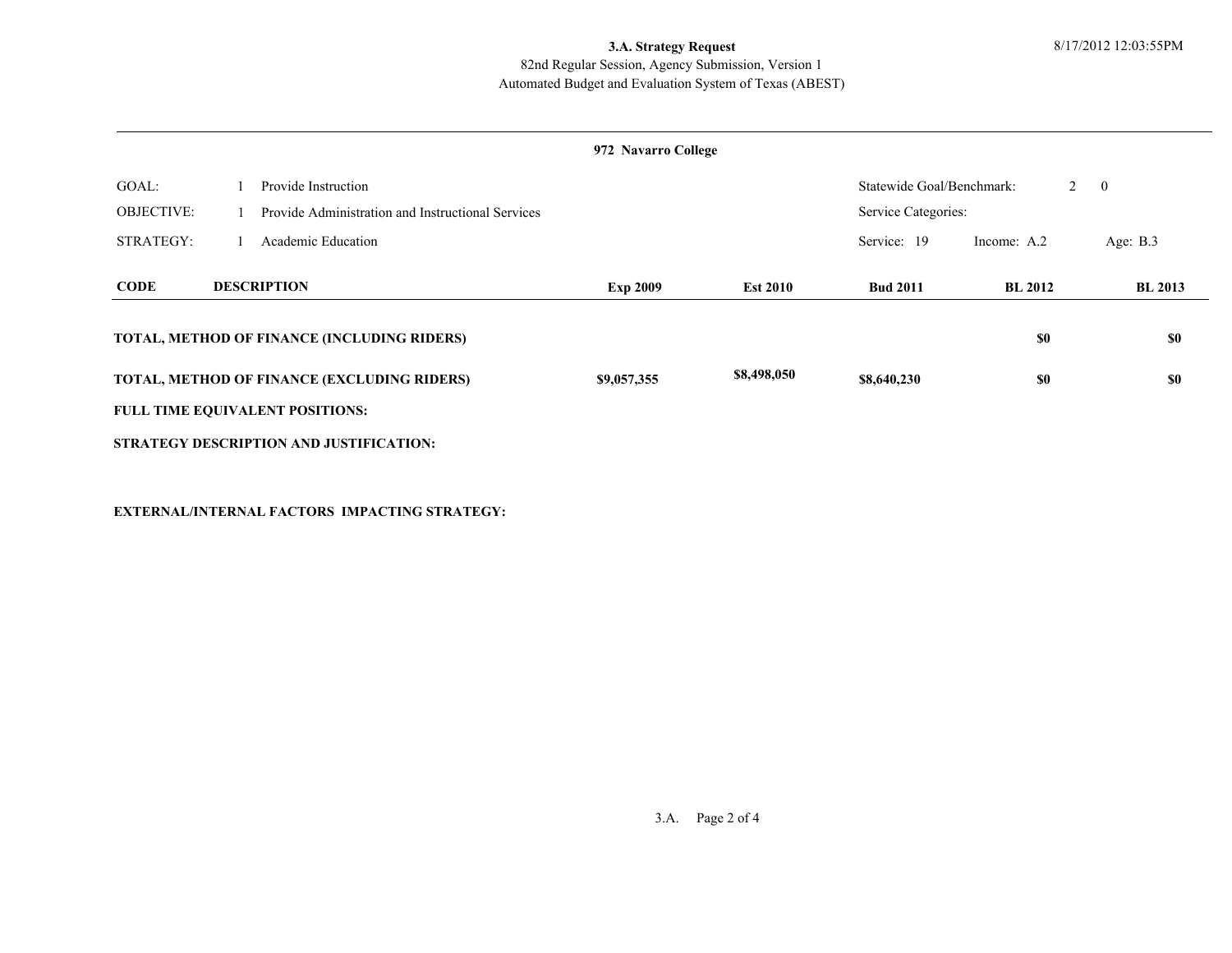## **3.A. Strategy Request** 8/17/2012 12:03:55PM

#### Automated Budget and Evaluation System of Texas (ABEST) 82nd Regular Session, Agency Submission, Version 1

#### **972 Navarro College**

| GOAL:                           |   | Provide Instruction                               |                 |                 | Statewide Goal/Benchmark: | 2              | $\overline{0}$ |
|---------------------------------|---|---------------------------------------------------|-----------------|-----------------|---------------------------|----------------|----------------|
| <b>OBJECTIVE:</b>               |   | Provide Administration and Instructional Services |                 |                 | Service Categories:       |                |                |
| STRATEGY:                       | 2 | Vocational/Technical Education                    |                 |                 | Service: 19               | Income: A.2    | Age: $B.3$     |
| <b>CODE</b>                     |   | <b>DESCRIPTION</b>                                | <b>Exp 2009</b> | <b>Est 2010</b> | <b>Bud 2011</b>           | <b>BL 2012</b> | <b>BL 2013</b> |
| <b>Objects of Expense:</b>      |   |                                                   |                 |                 |                           |                |                |
| 1001                            |   | <b>SALARIES AND WAGES</b>                         | \$6,038,237     | \$5,665,366     | \$5,760,153               | \$0            | \$0            |
| <b>TOTAL, OBJECT OF EXPENSE</b> |   |                                                   | \$6,038,237     | \$5,665,366     | \$5,760,153               | \$0            | \$0            |
| <b>Method of Financing:</b>     |   |                                                   |                 |                 |                           |                |                |
|                                 |   | General Revenue Fund                              | \$6,038,237     | \$5,665,366     | \$5,760,153               | \$0            | \$0            |
|                                 |   | SUBTOTAL, MOF (GENERAL REVENUE FUNDS)             | \$6,038,237     | \$5,665,366     | \$5,760,153               | \$0            | \$0            |
|                                 |   | TOTAL, METHOD OF FINANCE (INCLUDING RIDERS)       |                 |                 |                           | \$0            | \$0            |
|                                 |   | TOTAL, METHOD OF FINANCE (EXCLUDING RIDERS)       | \$6,038,237     | \$5,665,366     | \$5,760,153               | \$0            | \$0            |
|                                 |   | FULL TIME EQUIVALENT POSITIONS:                   |                 |                 |                           |                |                |
|                                 |   | STRATEGY DESCRIPTION AND JUSTIFICATION:           |                 |                 |                           |                |                |

**EXTERNAL/INTERNAL FACTORS IMPACTING STRATEGY:**

3.A. Page 3 of 4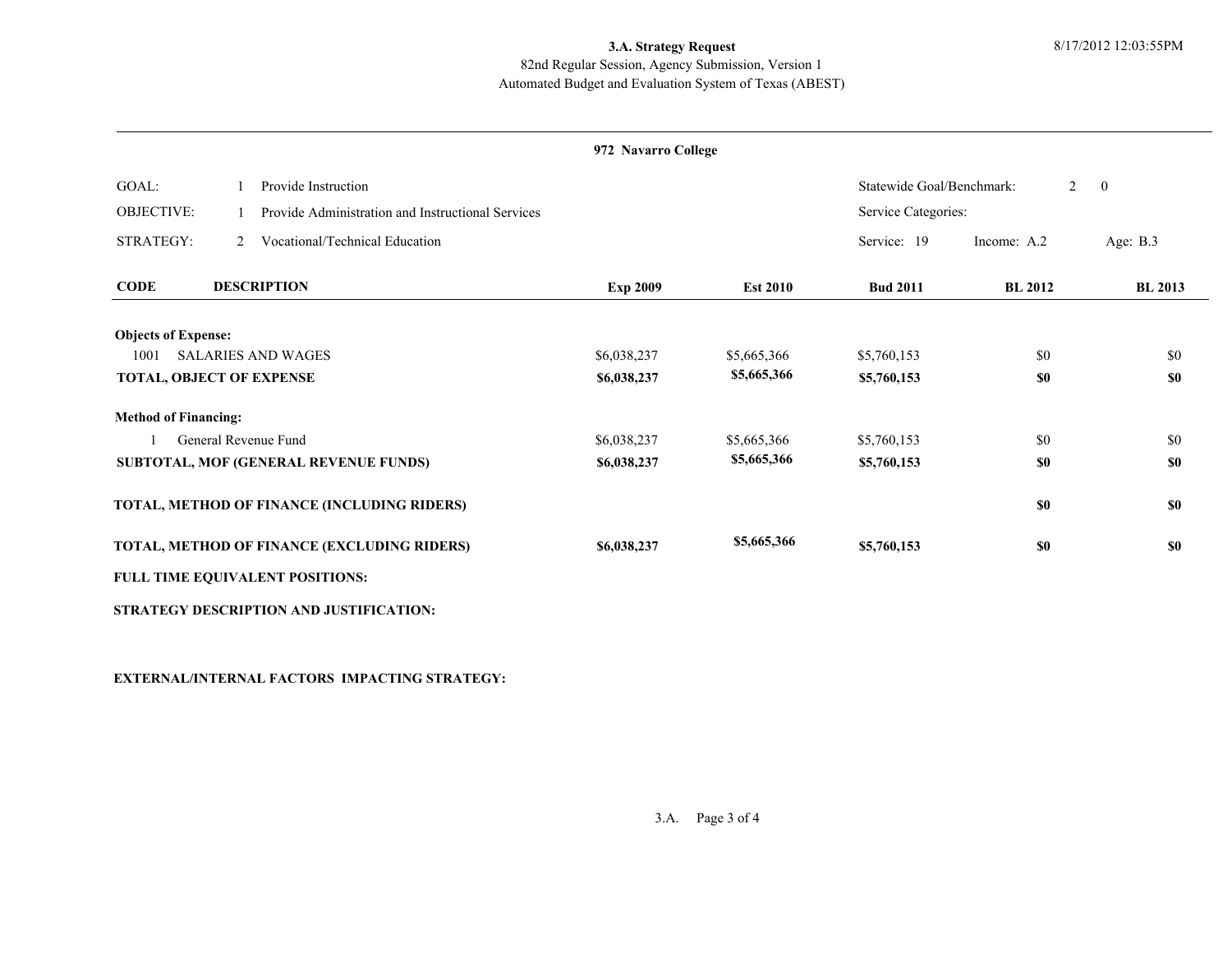#### Automated Budget and Evaluation System of Texas (ABEST) 82nd Regular Session, Agency Submission, Version 1 **3.A. Strategy Request** 8/17/2012 12:03:55PM

#### **SUMMARY TOTALS:**

| <b>OBJECTS OF EXPENSE:</b>                    | \$15,095,592 | \$14,163,416 | \$14,400,383 | \$0 | \$0 |
|-----------------------------------------------|--------------|--------------|--------------|-----|-----|
| <b>METHODS OF FINANCE (INCLUDING RIDERS):</b> |              |              |              | \$0 | \$0 |
| <b>METHODS OF FINANCE (EXCLUDING RIDERS):</b> | \$15,095,592 | \$14,163,416 | \$14,400,383 | \$0 | \$0 |
| <b>FULL TIME EQUIVALENT POSITIONS:</b>        |              |              |              |     |     |

3.A. Page 4 of 4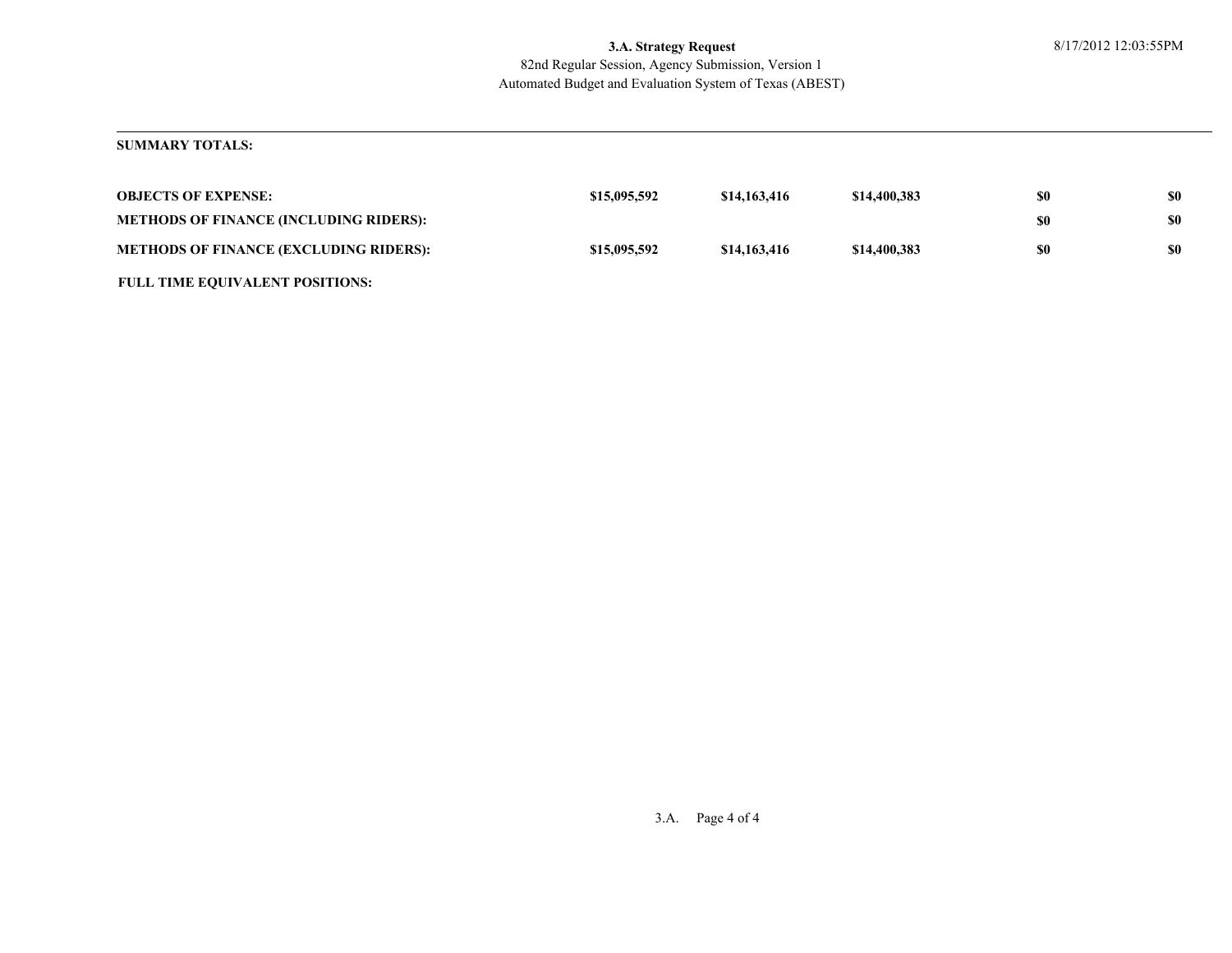Agency Code: **972** Agency Code: **Navarro College**

|                                                         |                          |                              |                  | Total I & A<br><b>Enrollment</b> | Local Non I & A  | <b>GR</b> Percent<br><b>Enrollment</b> | $Non - GR$<br>Percent | <b>Total</b><br><b>Enrollment</b> |
|---------------------------------------------------------|--------------------------|------------------------------|------------------|----------------------------------|------------------|----------------------------------------|-----------------------|-----------------------------------|
| <b>GENERAL REVENUE / SALARIES</b>                       |                          |                              |                  |                                  |                  |                                        |                       |                                   |
| <b>Unrestricted General Revenue:</b><br>Total Salaries: | \$12,465,236 GR Percent: | \$19,645,953 Non-GR Percent: | 63.45%<br>36.55% |                                  |                  |                                        |                       |                                   |
| <b>FULL TIME ACTIVES</b>                                |                          |                              |                  |                                  |                  |                                        |                       |                                   |
| 1a Employee Only                                        |                          |                              |                  | 127                              | 41               | 107                                    | 61                    | 168                               |
| 2a Employee and Children                                |                          |                              |                  | 61                               | 18               | 50                                     | 29                    | 79                                |
| 3a Employee and Spouse                                  |                          |                              |                  | 44                               | 10               | 34                                     | 20                    | 54                                |
| 4a Employee and Family                                  |                          |                              |                  | 34                               | $\overline{4}$   | 24                                     | 14                    | 38                                |
| 5a Eligible, Opt Out                                    |                          |                              |                  | $\overline{4}$                   | $\overline{2}$   | $\overline{4}$                         | $\overline{2}$        | 6                                 |
| 6a Eligible, Not Enrolled                               |                          |                              |                  | $\overline{2}$                   | $\boldsymbol{0}$ |                                        |                       | $\overline{c}$                    |
| <b>Total for this Section</b>                           |                          |                              |                  | 272                              | 75               | 220                                    | 127                   | 347                               |
| <b>PART TIME ACTIVES</b>                                |                          |                              |                  |                                  |                  |                                        |                       |                                   |
| 1b Employee Only                                        |                          |                              |                  | $\mathbf{0}$                     | $\boldsymbol{0}$ | $\boldsymbol{0}$                       | $\mathbf{0}$          | $\mathbf{0}$                      |
| 2b Employee and Children                                |                          |                              |                  | $\theta$                         | $\Omega$         | $\mathbf{0}$                           | $\theta$              | $\theta$                          |
| 3b Employee and Spouse                                  |                          |                              |                  | $\theta$                         |                  | $\theta$                               | 0                     | $\theta$                          |
| 4b Employee and Family                                  |                          |                              |                  | $\Omega$                         |                  | $\overline{0}$                         | 0                     | $\Omega$                          |
| 5b Eligble, Opt Out                                     |                          |                              |                  | $\theta$                         | $\theta$         | $\theta$                               | $\theta$              | $\theta$                          |
| 6b Eligible, Not Enrolled                               |                          |                              |                  | $\Omega$                         | $\theta$         | $\mathbf{0}$                           | $\bf{0}$              | $\Omega$                          |
| <b>Total for this Section</b>                           |                          |                              |                  |                                  | $\mathbf{0}$     | $\bf{0}$                               | $\bf{0}$              |                                   |
| <b>Total Active Enrollment</b>                          |                          |                              |                  | 272                              | 75               | 220                                    | 127                   | 347                               |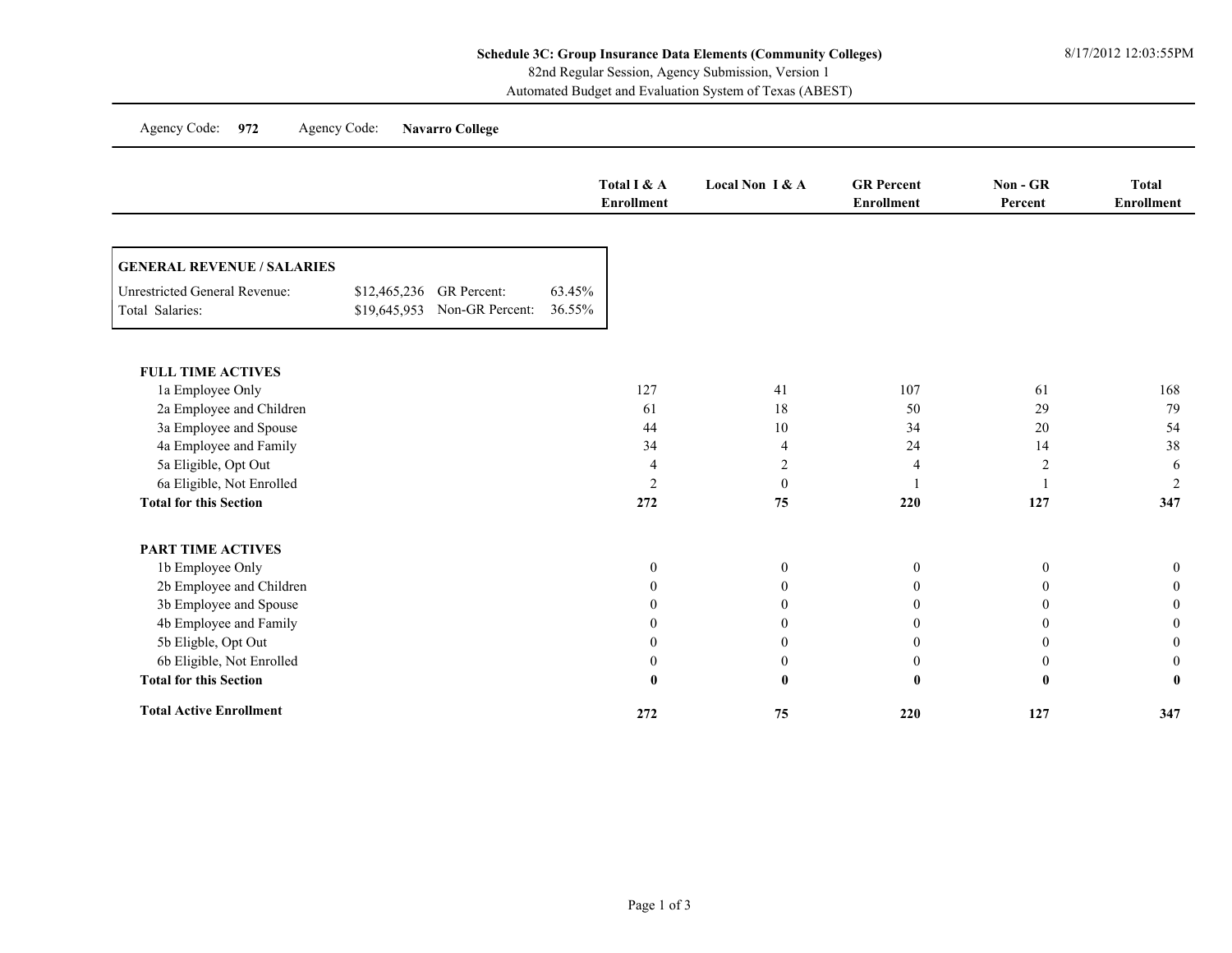82nd Regular Session, Agency Submission, Version 1

Automated Budget and Evaluation System of Texas (ABEST)

Agency Code: **972** Agency Code: **Navarro College**

|                                  | Total I & A<br><b>Enrollment</b> | Local Non I & A  | <b>GR</b> Percent<br><b>Enrollment</b> | Non - GR<br>Percent | <b>Total</b><br><b>Enrollment</b> |
|----------------------------------|----------------------------------|------------------|----------------------------------------|---------------------|-----------------------------------|
|                                  |                                  |                  |                                        |                     |                                   |
| FULL TIME RETIREES by ERS        |                                  |                  |                                        |                     |                                   |
| 1c Employee Only                 | $\mathbf{0}$                     | $\boldsymbol{0}$ | $\boldsymbol{0}$                       | $\boldsymbol{0}$    | $\mathbf{0}$                      |
| 2c Employee and Children         | $\Omega$                         | $\Omega$         | $\theta$                               | $\Omega$            | $\Omega$                          |
| 3c Employee and Spouse           |                                  | $\Omega$         | $\mathbf{0}$                           | $\Omega$            |                                   |
| 4c Employee and Family           |                                  | $\theta$         | $\theta$                               | $\theta$            |                                   |
| 5c Eligble, Opt Out              |                                  | $\theta$         | $\boldsymbol{0}$                       | $\overline{0}$      |                                   |
| 6c Eligible, Not Enrolled        |                                  | $\mathbf{0}$     | $\boldsymbol{0}$                       | $\mathbf{0}$        | 0                                 |
| <b>Total for this Section</b>    | $\mathbf{0}$                     | $\mathbf{0}$     | $\bf{0}$                               | $\bf{0}$            |                                   |
| PART TIME RETIREES by ERS        |                                  |                  |                                        |                     |                                   |
| 1d Employee Only                 | $\mathbf{0}$                     | $\mathbf{0}$     | $\mathbf{0}$                           | $\mathbf{0}$        | $\mathbf{0}$                      |
| 2d Employee and Children         | $\Omega$                         | $\theta$         | $\mathbf{0}$                           | $\Omega$            |                                   |
| 3d Employee and Spouse           |                                  | $\theta$         | $\theta$                               | 0                   |                                   |
| 4d Employee and Family           | 0                                | $\Omega$         | $\mathbf{0}$                           | 0                   |                                   |
| 5d Eligble, Opt Out              |                                  | $\Omega$         | $\boldsymbol{0}$                       | 0                   |                                   |
| 6d Eligible, Not Enrolled        | $\theta$                         | $\mathbf{0}$     | $\boldsymbol{0}$                       | $\Omega$            |                                   |
| <b>Total for this Section</b>    | $\mathbf{0}$                     | $\mathbf{0}$     | $\bf{0}$                               | $\mathbf{0}$        |                                   |
| <b>Total Retirees Enrollment</b> | $\bf{0}$                         | $\bf{0}$         | $\bf{0}$                               | $\bf{0}$            | $\bf{0}$                          |
| TOTAL FULL TIME ENROLLMENT       |                                  |                  |                                        |                     |                                   |
| 1e Employee Only                 | 127                              | 41               | 107                                    | 61                  | 168                               |
| 2e Employee and Children         | 61                               | 18               | 50                                     | 29                  | 79                                |
| 3e Employee and Spouse           | 44                               | 10               | 34                                     | $20\,$              | 54                                |
| 4e Employee and Family           | 34                               | $\overline{4}$   | 24                                     | 14                  | 38                                |
| 5e Eligble, Opt Out              | $\overline{4}$                   | $\overline{2}$   | $\overline{4}$                         | $\overline{c}$      | 6                                 |
| 6e Eligible, Not Enrolled        | $\overline{2}$                   | $\theta$         |                                        |                     | $\overline{2}$                    |
| <b>Total for this Section</b>    | 272                              | 75               | 220                                    | 127                 | 347                               |